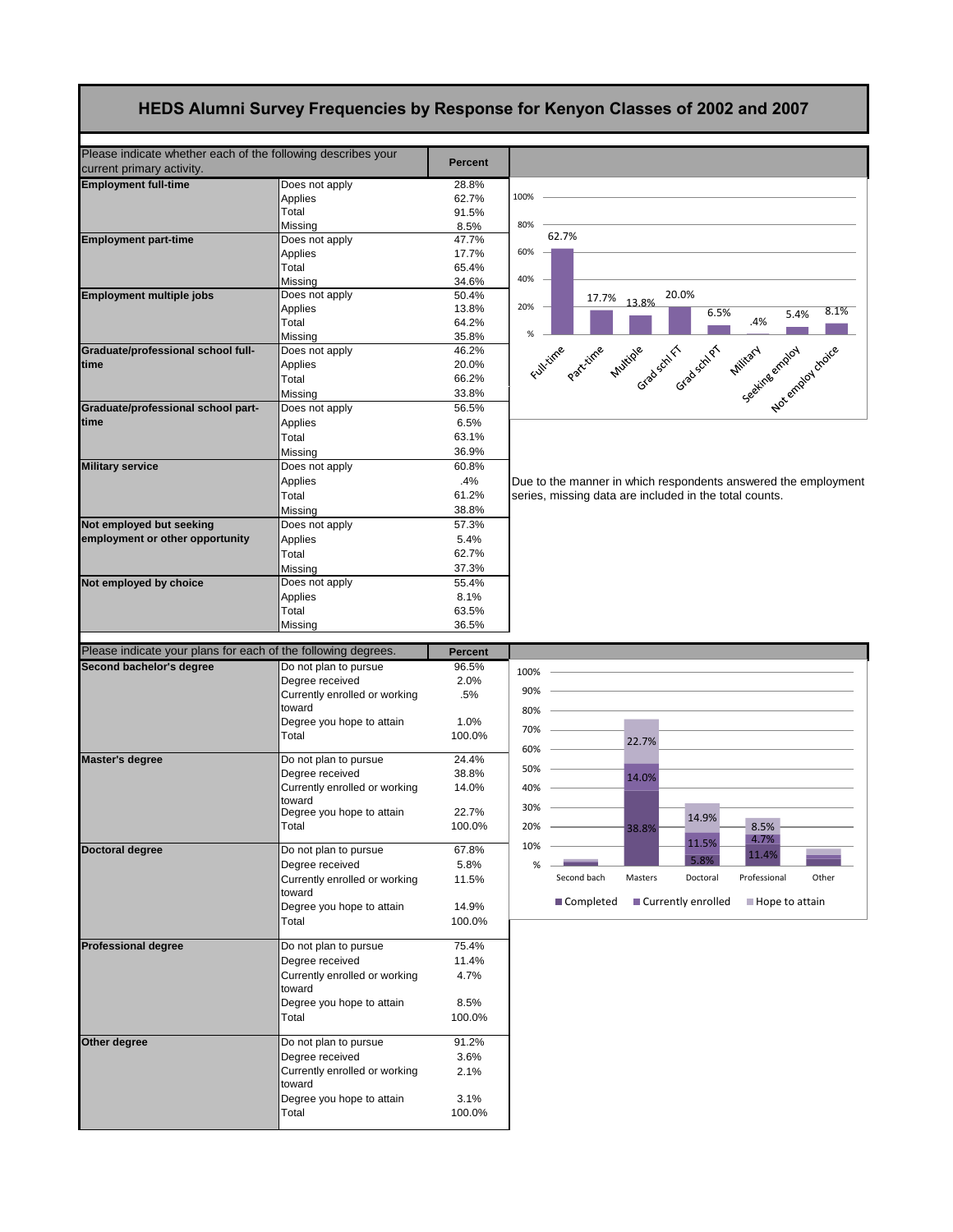| About how many hours each week do you engage in volunteer                |                              |                 |                                                                                            |
|--------------------------------------------------------------------------|------------------------------|-----------------|--------------------------------------------------------------------------------------------|
| work or community service for organizations?                             |                              | <b>Percent</b>  |                                                                                            |
| Volunteer work or community service None                                 |                              | 56.4%           | 100%                                                                                       |
| (hrs/week)                                                               | $1 - 5$                      | 39.0%           |                                                                                            |
|                                                                          | $6 - 10$                     | 3.1%            | 50%                                                                                        |
|                                                                          | $11 - 15$                    | .8%             |                                                                                            |
|                                                                          | 16 or more                   | .8%             |                                                                                            |
|                                                                          | Total                        | 100.0%          | %<br>$1 - 5$<br>$6 - 10$<br>$11 - 15$<br>16 or more<br>None                                |
|                                                                          |                              |                 |                                                                                            |
| What is your current personal status?                                    |                              | <b>Percent</b>  |                                                                                            |
|                                                                          | Married/ Living with Partner | 48.5%           | 100%                                                                                       |
|                                                                          | Widowed                      |                 |                                                                                            |
|                                                                          | Separated/Divorced           | .8%             | 50%                                                                                        |
|                                                                          | Single                       | 48.5%           |                                                                                            |
|                                                                          | Engaged                      | .8%             | %                                                                                          |
|                                                                          | Other                        | 1.5%            | Married/<br>Widowed<br>Separated/<br>Single<br>Engaged<br>Other<br>Living with<br>Divorced |
|                                                                          | Total                        | 100.0%          | Partner                                                                                    |
|                                                                          |                              |                 |                                                                                            |
|                                                                          |                              | <b>Percent</b>  |                                                                                            |
| How many dependent children do you have?<br>Number of dependent children | None                         | 84.9%           | 100%                                                                                       |
|                                                                          |                              |                 |                                                                                            |
|                                                                          | 1 or 2                       | 14.7%           | 50%                                                                                        |
|                                                                          | More than 2                  | .4%             |                                                                                            |
|                                                                          | Total                        | 100.0%          | %                                                                                          |
|                                                                          |                              |                 | None<br>1 or 2<br>More than 2                                                              |
|                                                                          |                              |                 |                                                                                            |
| Below are statements about your views of your undergraduate              |                              |                 |                                                                                            |
| faculty's interest in teaching and students. Please indicate the         |                              | <b>Percent</b>  |                                                                                            |
| extent to which you agree/disagree with each.                            |                              |                 |                                                                                            |
| Most faculty with whom I had contact were                                |                              |                 |                                                                                            |
| <b>Faculty: Genuinely interested in</b>                                  | Strongly disagree            | 1.2%            | 80%                                                                                        |
| <b>students</b>                                                          | <b>Disagree</b>              | .8%             | 60%                                                                                        |
|                                                                          | Neutral                      | 1.2%            | 40%                                                                                        |
|                                                                          | Agree                        | 26.9%           | 20%                                                                                        |
|                                                                          | Strongly agree<br>Total      | 70.0%           | %                                                                                          |
|                                                                          |                              | 100.0%          | Strongly disagree Disagree<br>Neutral<br>Agree<br>Strongly agree                           |
| Faculty: Interested in students'                                         | Strongly disagree            | 1.2%            | 100%                                                                                       |
| growth outside of academics.                                             | <b>Disagree</b>              | 3.1%            |                                                                                            |
| Interested in helping students grow in                                   | Neutral                      | 12.3%           | 50%                                                                                        |
| more than just academic areas                                            | Agree                        | 45.0%           |                                                                                            |
|                                                                          | Strongly agree               | 38.5%           |                                                                                            |
|                                                                          | Total                        | 100.0%          | %<br>Strongly disagree<br><b>Disagree</b><br>Neutral<br>Strongly agree                     |
|                                                                          |                              |                 | Agree                                                                                      |
| Faculty: Provided prompt and useful                                      | Strongly disagree            | 1.2%            | 100%                                                                                       |
| feedback. Good at providing prompt and Disagree                          |                              | 1.5%            |                                                                                            |
| useful feedback.                                                         | Neutral                      | 4.2%            | 50%                                                                                        |
|                                                                          | Agree                        | 51.2%           |                                                                                            |
|                                                                          | Strongly agree               | 41.9%           | $\%$                                                                                       |
|                                                                          | Total                        | 100.0%          | Strongly disagree<br><b>Disagree</b><br>Neutral<br>Strongly agree<br>Agree                 |
|                                                                          |                              |                 |                                                                                            |
| <b>Faculty: Genuinely interested in</b>                                  | Strongly disagree            | 1.2%            | 80%                                                                                        |
| teaching.                                                                | <b>Disagree</b>              | .4%             | 60%                                                                                        |
|                                                                          | Neutral                      | 1.2%            | 40%                                                                                        |
|                                                                          | Agree                        | 21.3%           | 20%                                                                                        |
|                                                                          | Strongly agree<br>Total      | 76.0%<br>100.0% | %                                                                                          |
|                                                                          |                              |                 | Strongly disagree<br>Disagree<br>Neutral<br>Agree<br>Strongly agree                        |
| Faculty: Willing to discuss issues                                       | Strongly disagree            | 1.5%            | 100%                                                                                       |
| outside of class. Willing to spend time                                  | <b>Disagree</b>              | 1.2%            |                                                                                            |
| outside of class to discuss issues of                                    | Neutral                      | 5.4%            | 50%                                                                                        |
| interest and importance to students                                      | Agree                        | 30.0%           |                                                                                            |
|                                                                          | Strongly agree               | 61.9%           | $\%$                                                                                       |
|                                                                          | Total                        | 100.0%          | Strongly disagree<br>Disagree<br>Neutral<br>Agree<br>Strongly agree                        |
|                                                                          |                              |                 |                                                                                            |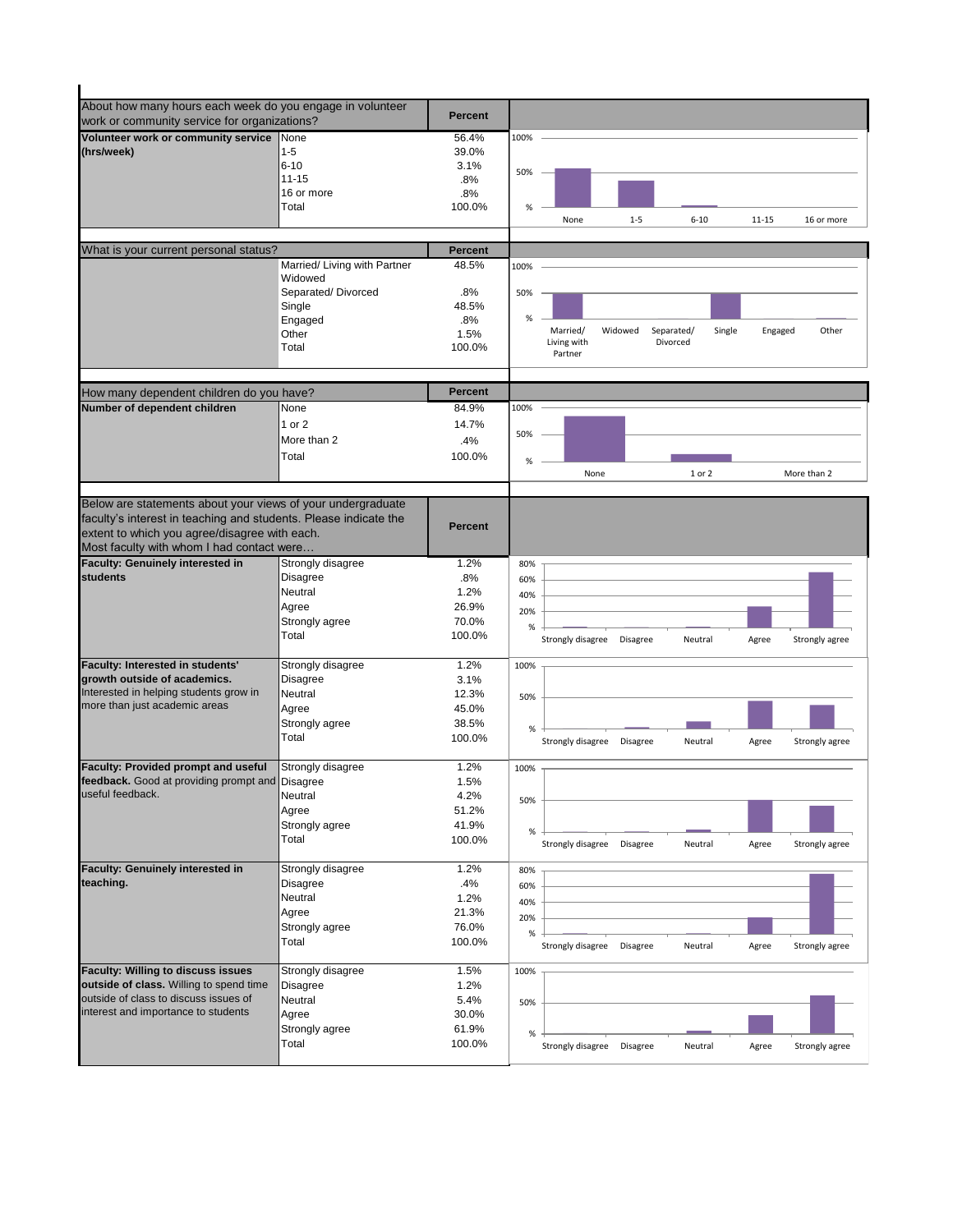| Below are statements about your contact and interactions with<br>faculty during your undergraduate experience. Please indicate the<br>extent to which you agree/disagree with each. |                     | <b>Percent</b>  |      |                            |                 |           |       |                |
|-------------------------------------------------------------------------------------------------------------------------------------------------------------------------------------|---------------------|-----------------|------|----------------------------|-----------------|-----------|-------|----------------|
| Faculty: Personal growth. My non-                                                                                                                                                   | Strongly disagree   | 1.9%            | 100% |                            |                 |           |       |                |
| classroom interactions with faculty had a Disagree                                                                                                                                  |                     | 1.5%            |      |                            |                 |           |       |                |
| positive influence on my personal                                                                                                                                                   | Neutral             | 16.9%           | 50%  |                            |                 |           |       |                |
| growth, values, and attitudes.                                                                                                                                                      | Agree               | 31.5%           |      |                            |                 |           |       |                |
|                                                                                                                                                                                     | Strongly agree      | 48.1%           |      |                            |                 |           |       |                |
|                                                                                                                                                                                     | Total               | 100.0%          | %    |                            |                 |           |       |                |
|                                                                                                                                                                                     |                     |                 |      | Strongly disagree          | <b>Disagree</b> | Neutral   | Agree | Strongly agree |
| Faculty: Intellectual growth. My non-                                                                                                                                               | Strongly disagree   | 1.9%            | 100% |                            |                 |           |       |                |
| classroom interaction with faculty had a                                                                                                                                            | <b>Disagree</b>     | 1.6%            |      |                            |                 |           |       |                |
| positive influence on my intellectual                                                                                                                                               | Neutral             | 10.5%           | 50%  |                            |                 |           |       |                |
| growth and interest in ideas.                                                                                                                                                       | Agree               | 35.7%           |      |                            |                 |           |       |                |
|                                                                                                                                                                                     | Strongly agree      | 50.4%           | %    |                            |                 |           |       |                |
|                                                                                                                                                                                     | Total               | 100.0%          |      | Strongly disagree Disagree |                 | Neutral   | Agree | Strongly agree |
| Faculty: Career goals. My non-                                                                                                                                                      | Strongly disagree   | 3.9%            | 100% |                            |                 |           |       |                |
| classroom interaction with faculty had a                                                                                                                                            | <b>Disagree</b>     | 7.7%            |      |                            |                 |           |       |                |
| positive influence on my career goals                                                                                                                                               | Neutral             | 27.4%           |      |                            |                 |           |       |                |
| and aspirations.                                                                                                                                                                    | Agree               | 33.2%           | 50%  |                            |                 |           |       |                |
|                                                                                                                                                                                     | Strongly agree      | 27.8%           |      |                            |                 |           |       |                |
|                                                                                                                                                                                     |                     |                 | %    |                            |                 |           |       |                |
|                                                                                                                                                                                     | Total               | 100.0%          |      | Strongly disagree          | <b>Disagree</b> | Neutral   | Agree | Strongly agree |
| Faculty: Close relationship. I                                                                                                                                                      | Strongly disagree   | 2.3%            | 100% |                            |                 |           |       |                |
| developed a close, personal                                                                                                                                                         | <b>Disagree</b>     | 10.4%           |      |                            |                 |           |       |                |
| relationships with at least one faculty                                                                                                                                             | Neutral             | 13.5%           | 50%  |                            |                 |           |       |                |
| member at my undergraduate institution.                                                                                                                                             | Agree               | 27.0%           |      |                            |                 |           |       |                |
|                                                                                                                                                                                     | Strongly agree      | 46.7%           |      |                            |                 |           |       |                |
|                                                                                                                                                                                     | Total               | 100.0%          | %    |                            |                 |           |       |                |
|                                                                                                                                                                                     |                     |                 |      | Strongly disagree          | Disagree        | Neutral   | Agree | Strongly agree |
| Faculty: Informal interactions. I was                                                                                                                                               | Strongly disagree   | 1.9%            | 100% |                            |                 |           |       |                |
| satisfied with the opportunities to meet                                                                                                                                            | <b>Disagree</b>     | 3.8%            |      |                            |                 |           |       |                |
| and interact informally with faculty                                                                                                                                                | Neutral             | 14.6%           | 50%  |                            |                 |           |       |                |
| members.                                                                                                                                                                            | Agree               | 34.6%           |      |                            |                 |           |       |                |
|                                                                                                                                                                                     | Strongly agree      | 45.0%           | %    |                            |                 |           |       |                |
|                                                                                                                                                                                     | Total               | 100.0%          |      | Strongly disagree          | Disagree        | Neutral   | Agree | Strongly agree |
| Below are statements about experiences you may have had in<br>your classes as an undergraduate. About how often did you<br>experience each?                                         |                     | <b>Percent</b>  |      |                            |                 |           |       |                |
| Faculty: Posed challenging ideas.                                                                                                                                                   | Never               |                 | 100% |                            |                 |           |       |                |
| Faculty posed challenging ideas in class. Rarely                                                                                                                                    |                     | .4%             |      |                            |                 |           |       |                |
|                                                                                                                                                                                     | Sometimes           | 6.2%            | 50%  |                            |                 |           |       |                |
|                                                                                                                                                                                     | Often               | 38.6%           |      |                            |                 |           |       |                |
|                                                                                                                                                                                     | Very often          | 54.8%           |      |                            |                 |           |       |                |
|                                                                                                                                                                                     | Total               | 100.0%          | %    | Never                      | Rarely          | Sometimes | Often | Very often     |
| <b>Faculty: Applied concepts to actual</b>                                                                                                                                          | Never               | .8%             | 100% |                            |                 |           |       |                |
| situations. Faculty asked me to show                                                                                                                                                | Rarely              | 8.5%            |      |                            |                 |           |       |                |
| how a particular course concept could be Sometimes                                                                                                                                  |                     | 32.0%           |      |                            |                 |           |       |                |
| applied to an actual problem situation.                                                                                                                                             | Often               | 37.8%           | 50%  |                            |                 |           |       |                |
|                                                                                                                                                                                     | Very often          | 20.8%           |      |                            |                 |           |       |                |
|                                                                                                                                                                                     | Total               | 100.0%          | $\%$ |                            |                 |           |       |                |
|                                                                                                                                                                                     |                     |                 |      | Never                      | Rarely          | Sometimes | Often | Very often     |
| <b>Faculty: Critiqued ideas and</b>                                                                                                                                                 | Never               |                 | 100% |                            |                 |           |       |                |
| principles. Faculty asked me to point                                                                                                                                               | Rarely              | 7.3%            |      |                            |                 |           |       |                |
| out any fallacies in ideas, principles, or                                                                                                                                          | Sometimes           | 25.9%           | 50%  |                            |                 |           |       |                |
| points of view presented in the course.                                                                                                                                             | Often               | 35.5%           |      |                            |                 |           |       |                |
|                                                                                                                                                                                     | Very often          | 31.3%           |      |                            |                 |           |       |                |
|                                                                                                                                                                                     | Total               | 100.0%          | %    | Never                      | Rarely          | Sometimes | Often | Very often     |
| Faculty: Asked me to argue                                                                                                                                                          | Never               |                 | 100% |                            |                 |           |       |                |
| for/against particular point. Faculty                                                                                                                                               | Rarely              | 2.3%            |      |                            |                 |           |       |                |
| asked me to argue for or against a                                                                                                                                                  | Sometimes           | 18.1%           |      |                            |                 |           |       |                |
| particular point of view.                                                                                                                                                           |                     |                 | 50%  |                            |                 |           |       |                |
|                                                                                                                                                                                     | Often               | 36.7%           |      |                            |                 |           |       |                |
|                                                                                                                                                                                     | Very often<br>Total | 42.9%<br>100.0% | $\%$ |                            |                 |           |       |                |
|                                                                                                                                                                                     |                     |                 |      | Never                      | Rarely          | Sometimes | Often | Very often     |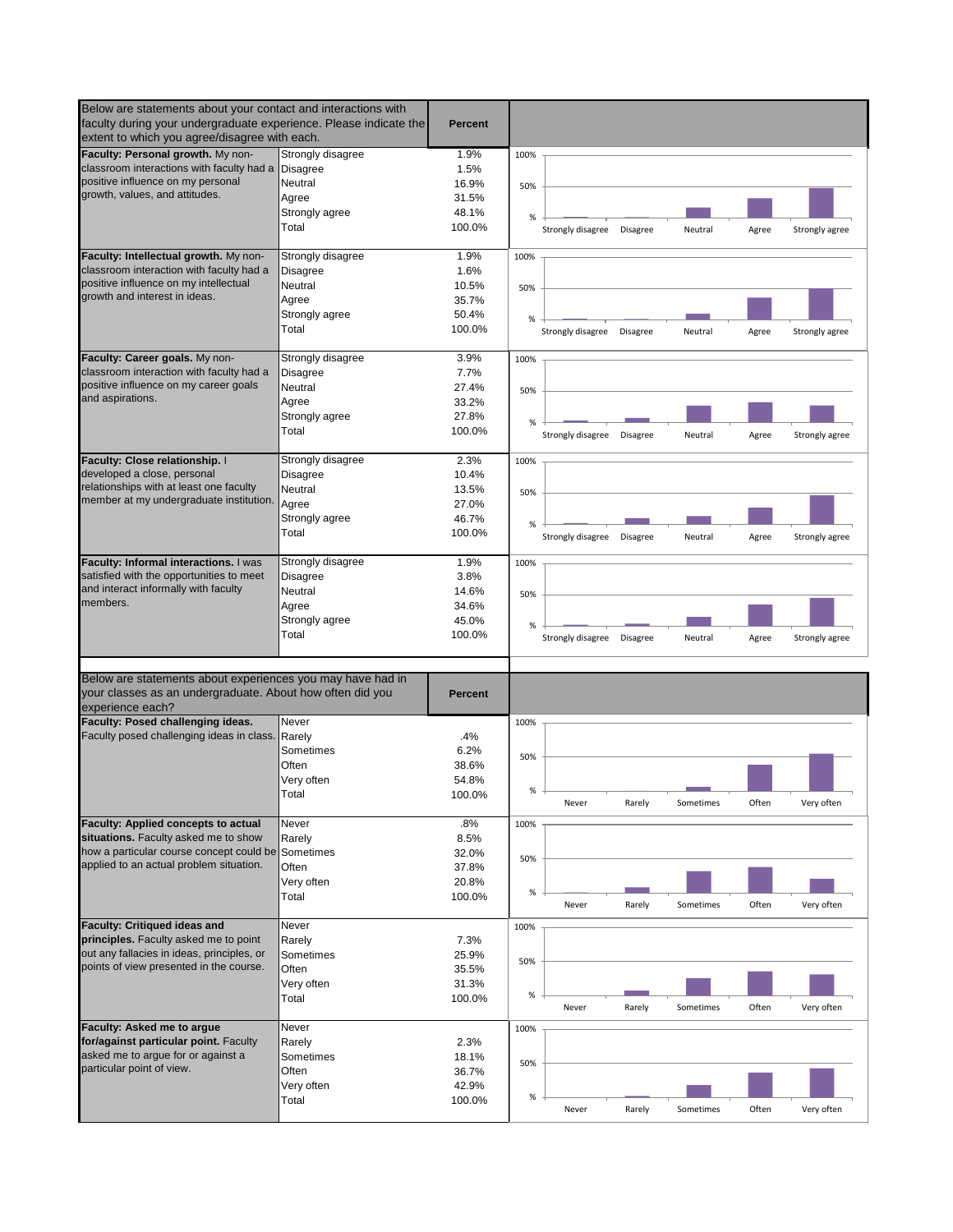

| Below are descriptions of the types of exams or assignments you |                     |                |      |       |        |           |       |            |
|-----------------------------------------------------------------|---------------------|----------------|------|-------|--------|-----------|-------|------------|
| may have had as an undergraduate. About how often did you       |                     | <b>Percent</b> |      |       |        |           |       |            |
| undertake each?                                                 |                     |                |      |       |        |           |       |            |
| <b>Course: Wrote essays.</b>                                    | Never               |                | 100% |       |        |           |       |            |
|                                                                 | Rarely              |                |      |       |        |           |       |            |
|                                                                 | Sometimes           | 6.9%           | 50%  |       |        |           |       |            |
|                                                                 | Often               | 17.7%          |      |       |        |           |       |            |
|                                                                 | Very often          | 75.4%          | %    |       |        |           |       |            |
|                                                                 | Total               | 100.0%         |      | Never | Rarely | Sometimes | Often | Very often |
| <b>Course: Solved problems</b>                                  | Never               |                | 100% |       |        |           |       |            |
|                                                                 | Rarely              | 16.2%          |      |       |        |           |       |            |
|                                                                 | Sometimes           | 32.7%          |      |       |        |           |       |            |
|                                                                 | Often               | 23.5%          | 50%  |       |        |           |       |            |
|                                                                 | Very often          | 27.7%          |      |       |        |           |       |            |
|                                                                 | Total               | 100.0%         | %    |       |        |           |       |            |
|                                                                 |                     |                |      | Never | Rarely | Sometimes | Often | Very often |
| <b>Course: Gave oral presentations</b>                          | Never               | .8%            | 100% |       |        |           |       |            |
|                                                                 | Rarely              | 13.1%          |      |       |        |           |       |            |
|                                                                 | Sometimes           | 42.9%          | 50%  |       |        |           |       |            |
|                                                                 | Often               | 31.7%          |      |       |        |           |       |            |
|                                                                 | Very often          | 11.6%          | %    |       |        |           |       |            |
|                                                                 | Total               | 100.0%         |      | Never | Rarely | Sometimes | Often | Very often |
| Course: Applied content. Used course                            | Never               | .8%            | 100% |       |        |           |       |            |
| content to address a problem not                                | Rarely              | 23.2%          |      |       |        |           |       |            |
| presented in the course.                                        | Sometimes           | 38.2%          |      |       |        |           |       |            |
|                                                                 | Often               | 26.6%          | 50%  |       |        |           |       |            |
|                                                                 |                     |                |      |       |        |           |       |            |
|                                                                 | Very often          | 11.2%          | $\%$ |       |        |           |       |            |
|                                                                 | Total               | 100.0%         |      | Never | Rarely | Sometimes | Often | Very often |
| Course: Compared/contrasted ideas.                              | Never               |                | 100% |       |        |           |       |            |
| Compared or contrasted topics of ideas                          | Rarely              | 3.9%           |      |       |        |           |       |            |
| from a course.                                                  | Sometimes           | 21.6%          | 50%  |       |        |           |       |            |
|                                                                 | Often               | 38.6%          |      |       |        |           |       |            |
|                                                                 | Very often          | 35.9%          |      |       |        |           |       |            |
|                                                                 | Total               | 100.0%         | %    |       |        |           |       |            |
|                                                                 |                     |                |      | Never | Rarely | Sometimes | Often | Very often |
| Course: Critiqued arguments. Pointed                            | Never               |                | 100% |       |        |           |       |            |
| out the strengths and weaknesses of a                           | Rarely              | 3.1%           |      |       |        |           |       |            |
| particular argument of point of view.                           | Sometimes           | 20.1%          | 50%  |       |        |           |       |            |
|                                                                 | Often               | 37.1%          |      |       |        |           |       |            |
|                                                                 | Very often          | 39.8%          | %    |       |        |           |       |            |
|                                                                 | Total               | 100.0%         |      | Never | Rarely | Sometimes | Often | Very often |
| Course: Defended arguments. Argued                              | Never               |                | 100% |       |        |           |       |            |
| for or against a particular point of view                       | Rarely              | 3.8%           |      |       |        |           |       |            |
| and defended my argument.                                       | Sometimes           | 21.9%          |      |       |        |           |       |            |
|                                                                 | Often               | 36.5%          | 50%  |       |        |           |       |            |
|                                                                 |                     | 37.7%          |      |       |        |           |       |            |
|                                                                 | Very often<br>Total | 100.0%         | $\%$ |       |        |           |       |            |
|                                                                 |                     |                |      | Never | Rarely | Sometimes | Often | Very often |
| <b>Course: Connected concepts across</b>                        | Never               | .4%            | 100% |       |        |           |       |            |
| courses. Connected when I learned in                            | Rarely              | 8.5%           |      |       |        |           |       |            |
| multiple courses.                                               | Sometimes           | 21.5%          | 50%  |       |        |           |       |            |
|                                                                 | Often               | 34.6%          |      |       |        |           |       |            |
|                                                                 | Very often          | 35.0%          | %    |       |        |           |       |            |
|                                                                 | Total               | 100.0%         |      | Never | Rarely | Sometimes | Often | Very often |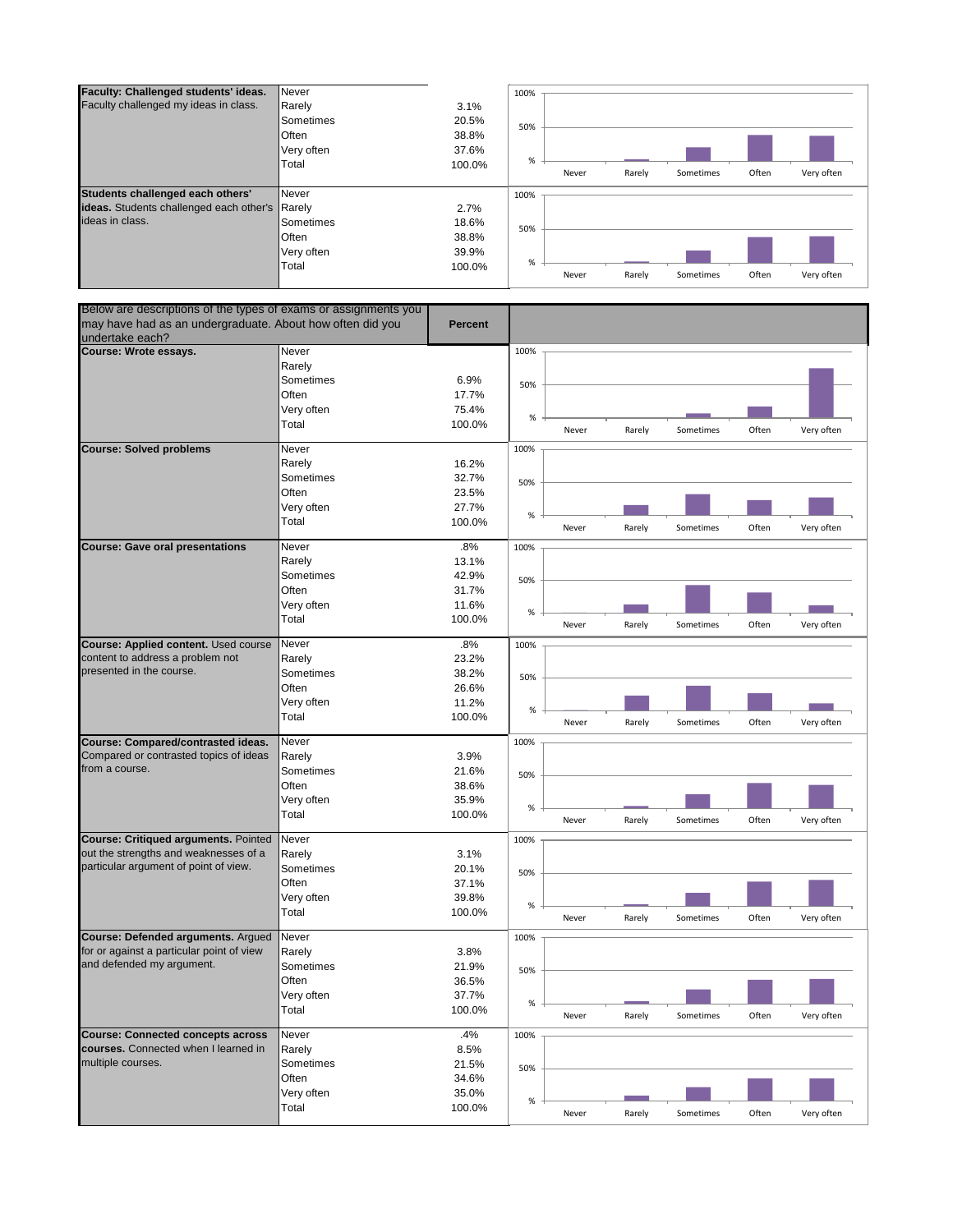| How often did you have the following experiences as an<br>undergraduate?                                                                            |              | <b>Percent</b> |        |             |          |           |              |              |
|-----------------------------------------------------------------------------------------------------------------------------------------------------|--------------|----------------|--------|-------------|----------|-----------|--------------|--------------|
| Made friends with a student from                                                                                                                    | Never        | 2.3%           | 100%   |             |          |           |              |              |
| different race. Made friends with a                                                                                                                 | Rarely       | 20.1%          |        |             |          |           |              |              |
| student whose race was difference from                                                                                                              | Sometimes    | 37.5%          | 50%    |             |          |           |              |              |
| my own.                                                                                                                                             | Often        | 22.4%          |        |             |          |           |              |              |
|                                                                                                                                                     | Very often   | 17.8%          |        |             |          |           |              |              |
|                                                                                                                                                     | Total        | 100.0%         | $\%$   |             |          |           |              |              |
|                                                                                                                                                     |              |                |        | Never       | Rarely   | Sometimes | Often        | Very often   |
| Made friends with a student from                                                                                                                    | Never        | 6.3%           | 100%   |             |          |           |              |              |
| another country                                                                                                                                     | Rarely       | 28.5%          |        |             |          |           |              |              |
|                                                                                                                                                     | Sometimes    | 36.3%          |        |             |          |           |              |              |
|                                                                                                                                                     | Often        | 17.2%          | 50%    |             |          |           |              |              |
|                                                                                                                                                     | Very often   | 11.7%          |        |             |          |           |              |              |
|                                                                                                                                                     | Total        | 100.0%         | $\%$   |             |          |           |              |              |
|                                                                                                                                                     |              |                |        | Never       | Rarely   | Sometimes | Often        | Very often   |
| Had serious discussions with                                                                                                                        | Never        | .8%            |        |             |          |           |              |              |
| students about different lifestyles and                                                                                                             |              | 12.5%          | 100%   |             |          |           |              |              |
| customs                                                                                                                                             | Rarely       |                |        |             |          |           |              |              |
|                                                                                                                                                     | Sometimes    | 27.6%          | 50%    |             |          |           |              |              |
|                                                                                                                                                     | Often        | 27.6%          |        |             |          |           |              |              |
|                                                                                                                                                     | Very often   | 31.5%          |        |             |          |           |              |              |
|                                                                                                                                                     | Total        | 100.0%         | %      | Never       | Rarely   | Sometimes | Often        | Very often   |
|                                                                                                                                                     |              |                |        |             |          |           |              |              |
| Had serious discussions with faculty                                                                                                                | Never        | 8.1%           | 100%   |             |          |           |              |              |
| with different political, social, or                                                                                                                | Rarely       | 29.7%          |        |             |          |           |              |              |
| religious opinions. Had serious                                                                                                                     | Sometimes    | 32.4%          | 50%    |             |          |           |              |              |
| discussion with faculty whose political,                                                                                                            | Often        | 17.4%          |        |             |          |           |              |              |
| social, or religious opinions were                                                                                                                  | Very often   | 12.4%          |        |             |          |           |              |              |
| different from my own.                                                                                                                              | Total        | 100.0%         | %      | Never       | Rarely   | Sometimes | Often        | Very often   |
|                                                                                                                                                     |              |                |        |             |          |           |              |              |
| Had serious discussions with                                                                                                                        | Never        | 1.6%           | 100%   |             |          |           |              |              |
| students with different political, social Rarely                                                                                                    |              | 14.7%          |        |             |          |           |              |              |
| or religious opinions. Has serious                                                                                                                  | Sometimes    | 28.3%          | 50%    |             |          |           |              |              |
| discussions with students whose                                                                                                                     | Often        | 30.6%          |        |             |          |           |              |              |
| political, social, or religious opinions                                                                                                            | Very often   | 24.8%          |        |             |          |           |              |              |
| were different from my own.                                                                                                                         | Total        | 100.0%         | %      | Never       | Rarely   | Sometimes | Often        | Very often   |
|                                                                                                                                                     |              |                |        |             |          |           |              |              |
| To what extent did your experience as an undergraduate<br>contribute to your knowledge, skills, and personal development in<br>the following areas? |              | <b>Percent</b> |        |             |          |           |              |              |
| Development: Careful reading.                                                                                                                       | Very little  | .8%            | 100.0% |             |          |           |              |              |
| Comprehension and analysis of written                                                                                                               | Somewhat     | 3.9%           |        |             |          |           |              |              |
| texts within and across genres.                                                                                                                     | Sufficiently | 26.6%          | 50.0%  |             |          |           |              |              |
|                                                                                                                                                     | Considerably | 68.7%          |        |             |          |           |              |              |
|                                                                                                                                                     | Total        | 100.0%         | .0%    |             |          |           |              |              |
|                                                                                                                                                     |              |                |        | Very little | Somewhat |           | Sufficiently | Considerably |
| Development: Critical thinking.                                                                                                                     | Very little  |                | 100.0% |             |          |           |              |              |
| Examination of ideas, evidence, and                                                                                                                 | Somewhat     | 3.9%           |        |             |          |           |              |              |
| assumptions before accepting or                                                                                                                     | Sufficiently | 20.2%          | 50.0%  |             |          |           |              |              |
| formulating a conclusion.                                                                                                                           | Considerably | 76.0%          |        |             |          |           |              |              |
|                                                                                                                                                     | Total        | 100.0%         | .0%    |             |          |           |              |              |
|                                                                                                                                                     |              |                |        | Very little | Somewhat |           | Sufficiently | Considerably |
| Development: Creative thinking.                                                                                                                     | Very little  |                |        |             |          |           |              |              |
| Developing or combining ideas, images,                                                                                                              |              |                | 100.0% |             |          |           |              |              |
|                                                                                                                                                     |              | .8%            |        |             |          |           |              |              |
| or expertise in innovative ways.                                                                                                                    | Somewhat     | 13.1%          |        |             |          |           |              |              |
|                                                                                                                                                     | Sufficiently | 28.6%          | 50.0%  |             |          |           |              |              |
|                                                                                                                                                     | Considerably | 57.5%          |        |             |          |           |              |              |
|                                                                                                                                                     | Total        | 100.0%         | .0%    |             |          |           |              |              |
|                                                                                                                                                     |              |                |        | Very little | Somewhat |           | Sufficiently | Considerably |
|                                                                                                                                                     | Very little  |                | 100.0% |             |          |           |              |              |
| Locating, evaluating, and using                                                                                                                     | Somewhat     | 6.6%           |        |             |          |           |              |              |
| information effectively and responsibly                                                                                                             | Sufficiently | 33.3%          | 50.0%  |             |          |           |              |              |
| for a particular purpose.                                                                                                                           | Considerably | 60.1%          |        |             |          |           |              |              |
|                                                                                                                                                     | Total        | 100.0%         | .0%    |             |          |           |              |              |
|                                                                                                                                                     |              |                |        | Very little | Somewhat |           | Sufficiently | Considerably |
|                                                                                                                                                     | Very little  | 7.4%           | 100.0% |             |          |           |              |              |
| Development: Information literacy.<br>Development: Quantitative literacy.<br>Seeking, understanding and using                                       | Somewhat     | 26.1%          |        |             |          |           |              |              |
| quantitative information appropriately to                                                                                                           | Sufficiently | 26.8%          | 50.0%  |             |          |           |              |              |
| solve problems or make arguments.                                                                                                                   | Considerably | 39.7%          |        |             |          |           |              |              |
|                                                                                                                                                     | Total        | 100.0%         | .0%    | Very little | Somewhat |           | Sufficiently | Considerably |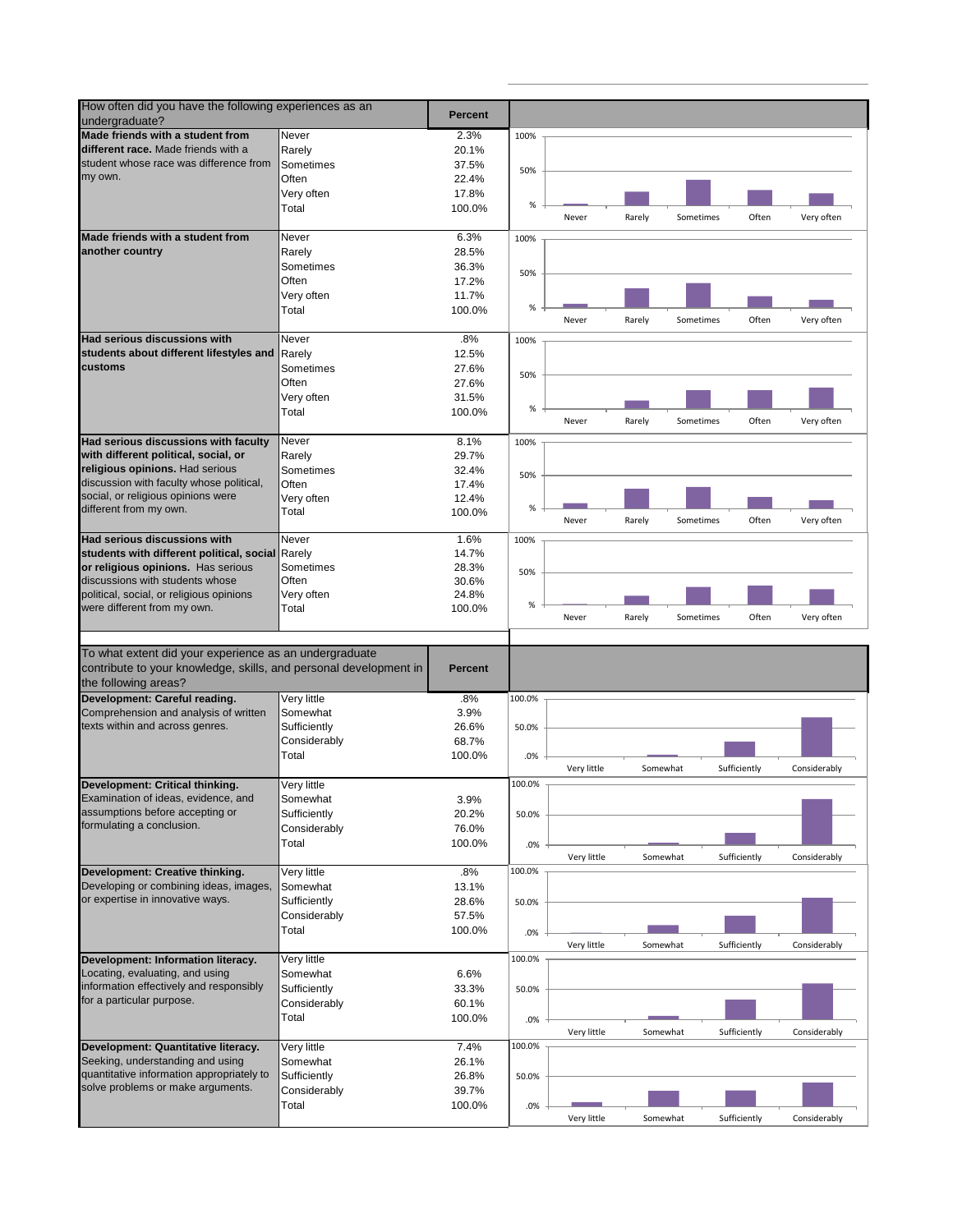| Development: Effective writing.                           | Very little  | .4%            | 100.0% |             |          |              |              |
|-----------------------------------------------------------|--------------|----------------|--------|-------------|----------|--------------|--------------|
| Conveying accurate and compelling                         |              |                |        |             |          |              |              |
|                                                           | Somewhat     | 4.3%           |        |             |          |              |              |
| content in clear, expressive, and                         | Sufficiently | 18.2%          | 50.0%  |             |          |              |              |
| audience-appropriate prose.                               | Considerably | 77.1%          |        |             |          |              |              |
|                                                           | Total        | 100.0%         | .0%    |             |          |              |              |
|                                                           |              |                |        | Very little | Somewhat | Sufficiently | Considerably |
| Development: Effective speaking.                          | Very little  | 5.0%           | 100.0% |             |          |              |              |
| Conveying accurate and compelling                         | Somewhat     |                |        |             |          |              |              |
|                                                           |              | 17.4%          |        |             |          |              |              |
| content in clear, expressive, and                         | Sufficiently | 43.6%          | 50.0%  |             |          |              |              |
| audience-appropriate oral presentations                   | Considerably | 34.0%          |        |             |          |              |              |
|                                                           | Total        | 100.0%         | .0%    |             |          |              |              |
|                                                           |              |                |        | Very little | Somewhat | Sufficiently | Considerably |
| Development: Teamwork. Contributing                       | Very little  | 8.9%           | 100.0% |             |          |              |              |
| to a team, facilitating the work of team                  | Somewhat     | 23.6%          |        |             |          |              |              |
| members, and fostering a constructive                     |              |                |        |             |          |              |              |
| team climate.                                             | Sufficiently | 42.9%          | 50.0%  |             |          |              |              |
|                                                           | Considerably | 24.7%          |        |             |          |              |              |
|                                                           | Total        | 100.0%         | .0%    |             |          |              |              |
|                                                           |              |                |        | Very little | Somewhat | Sufficiently | Considerably |
| Development: Problem solving.                             | Very little  | 4.7%           | 100.0% |             |          |              |              |
| Designing, evaluating and implementing                    | Somewhat     | 18.3%          |        |             |          |              |              |
| a strategy to answer questions or                         |              |                |        |             |          |              |              |
| achieve a goal.                                           | Sufficiently | 36.6%          | 50.0%  |             |          |              |              |
|                                                           | Considerably | 40.5%          |        |             |          |              |              |
|                                                           | Total        | 100.0%         | .0%    |             |          |              |              |
|                                                           |              |                |        | Very little | Somewhat | Sufficiently | Considerably |
| Development: Civic engagement.                            | Very little  | 16.2%          | 100.0% |             |          |              |              |
| Promoting the quality of life in a                        | Somewhat     | 29.7%          |        |             |          |              |              |
| community, through both political and                     |              |                |        |             |          |              |              |
|                                                           | Sufficiently | 33.2%          | 50.0%  |             |          |              |              |
| non-political processes.                                  | Considerably | 20.8%          |        |             |          |              |              |
|                                                           | Total        | 100.0%         | .0%    |             |          |              |              |
|                                                           |              |                |        | Very little | Somewhat | Sufficiently | Considerably |
| Development: Intercultural knowledge Very little          |              | 8.2%           | 100.0% |             |          |              |              |
| and competence. Information, skills,                      | Somewhat     | 21.9%          |        |             |          |              |              |
| and commitments that support effective                    |              |                |        |             |          |              |              |
|                                                           | Sufficiently | 37.1%          | 50.0%  |             |          |              |              |
| and appropriate interactions in a variety                 | Considerably | 32.8%          |        |             |          |              |              |
| of cultural contexts.                                     | Total        | 100.0%         | .0%    |             |          |              |              |
|                                                           |              |                |        | Very little | Somewhat | Sufficiently | Considerably |
| Development: Ethical reasoning.                           | Very little  | 4.3%           | 100.0% |             |          |              |              |
| Recognizing ethical issues, examining                     | Somewhat     | 19.9%          |        |             |          |              |              |
| different ethical perspectives, and                       | Sufficiently | 35.2%          |        |             |          |              |              |
| considering the ramification of                           |              |                | 50.0%  |             |          |              |              |
| alternative actions.                                      | Considerably | 40.6%          |        |             |          |              |              |
|                                                           | Total        | 100.0%         | .0%    |             |          |              |              |
|                                                           |              |                |        | Very little | Somewhat | Sufficiently | Considerably |
| Development: Integrative thinking.                        | Very little  | .8%            | 100.0% |             |          |              |              |
| The habit of connecting ideas and                         | Somewhat     | 10.8%          |        |             |          |              |              |
| experiences, and the ability to transfer                  | Sufficiently | 32.0%          | 50.0%  |             |          |              |              |
| learning to novel situations.                             |              |                |        |             |          |              |              |
|                                                           | Considerably | 56.4%          |        |             |          |              |              |
|                                                           | Total        | 100.0%         | .0%    |             |          |              |              |
|                                                           |              |                |        | Very little | Somewhat | Sufficiently | Considerably |
|                                                           |              |                |        |             |          |              |              |
| Overall, to what extent did your undergraduate experience |              |                |        |             |          |              |              |
| prepare you for the following activities?                 |              | <b>Percent</b> |        |             |          |              |              |
| Preparation: Graduate or professional Very little         |              |                | 100.0% |             |          |              |              |
|                                                           |              | 2.8%           |        |             |          |              |              |
| school                                                    | Somewhat     | 13.4%          |        |             |          |              |              |
|                                                           | Sufficiently | 28.3%          | 50.0%  |             |          |              |              |
|                                                           | Considerably | 55.5%          |        |             |          |              |              |
|                                                           | Total        | 100.0%         | .0%    |             |          |              |              |
|                                                           |              |                |        | Very little | Somewhat | Sufficiently | Considerably |
| <b>Preparation: Current career</b>                        | Very little  | 11.3%          | 100.0% |             |          |              |              |
|                                                           | Somewhat     | 24.1%          |        |             |          |              |              |
|                                                           | Sufficiently | 27.2%          | 50.0%  |             |          |              |              |
|                                                           |              |                |        |             |          |              |              |
|                                                           | Considerably | 37.4%          |        |             |          |              |              |
|                                                           | Total        | 100.0%         | .0%    |             |          |              |              |
|                                                           |              |                |        | Very little | Somewhat | Sufficiently | Considerably |
| <b>Preparation: Social and civic</b>                      | Very little  | 8.5%           | 100.0% |             |          |              |              |
| involvement                                               | Somewhat     | 25.2%          |        |             |          |              |              |
|                                                           | Sufficiently | 43.8%          | 50.0%  |             |          |              |              |
|                                                           | Considerably | 22.5%          |        |             |          |              |              |
|                                                           | Total        | 100.0%         |        |             |          |              |              |
|                                                           |              |                | .0%    |             | Somewhat |              |              |
|                                                           |              |                |        | Very little |          | Sufficiently | Considerably |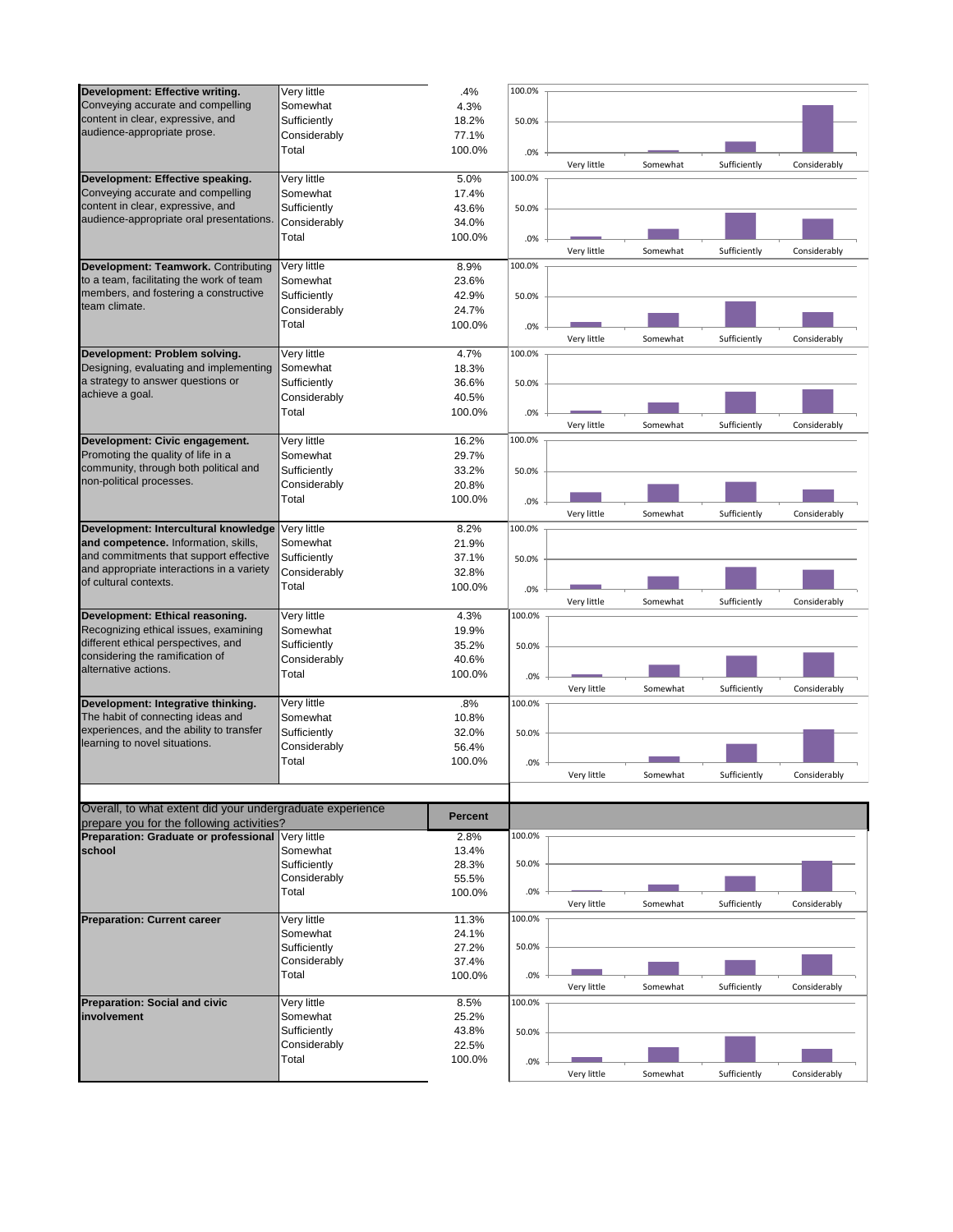| <b>Preparation: Interpersonal</b>      | Very little  | 7.4%   | 100.0%                                                  |
|----------------------------------------|--------------|--------|---------------------------------------------------------|
| relationships and family living        | Somewhat     | 20.7%  |                                                         |
|                                        | Sufficiently | 38.3%  | 50.0%                                                   |
|                                        | Considerably | 33.6%  |                                                         |
|                                        | Total        | 100.0% | .0%                                                     |
|                                        |              |        | Considerably<br>Very little<br>Sufficiently<br>Somewhat |
| Preparation: Responsibilities of post- | Very little  | 33.2%  | 100.0%                                                  |
| undergraduate life (managing finances, | Somewhat     | 32.8%  |                                                         |
| maintaining health, creating a home,   | Sufficiently | 24.7%  | 50.0%                                                   |
| $etc.$ )                               | Considerably | 9.3%   |                                                         |
|                                        | Total        | 100.0% | .0%                                                     |
|                                        |              |        | Sufficiently<br>Considerably<br>Very little<br>Somewhat |
| <b>Preparation: Continued learning</b> | Very little  | 5.1%   | 100.0%                                                  |
| outside of degree program. Continued   | Somewhat     | 21.1%  |                                                         |
| learning on my own or outside of a     | Sufficiently | 26.6%  | 50.0%                                                   |
| degree program (e.g. learning a new    | Considerably | 47.3%  |                                                         |
| language, professional certification,  | Total        | 100.0% |                                                         |
| learning a craft)                      |              |        | .0%                                                     |
|                                        |              |        | Sufficiently<br>Considerably<br>Very little<br>Somewhat |

| To what extent did your experience with each of the following as |                                  |                |                                                                                             |
|------------------------------------------------------------------|----------------------------------|----------------|---------------------------------------------------------------------------------------------|
| an undergraduate contribute to your learning and personal        |                                  | <b>Percent</b> |                                                                                             |
| development after you graduated?                                 |                                  |                |                                                                                             |
| Development: Student or campus<br>government                     | No experience as an<br>undergrad | 72.4%          | 100%                                                                                        |
|                                                                  | Very little                      | 11.0%          |                                                                                             |
|                                                                  | Somewhat                         | 8.1%           | 50%                                                                                         |
|                                                                  | Sufficiently                     | 4.1%           |                                                                                             |
|                                                                  | Considerably                     | 4.5%           | %                                                                                           |
|                                                                  | Total                            | 100.0%         | Very little<br>Somewhat<br>Sufficiently<br>Considerably<br>No experience                    |
|                                                                  |                                  |                | as an undergrad                                                                             |
| Development: Intercollegiate athletics                           | No experience as an<br>undergrad | 61.7%          | 100%                                                                                        |
|                                                                  | Very little                      | 7.3%           |                                                                                             |
|                                                                  | Somewhat                         | 4.4%           | 50%                                                                                         |
|                                                                  | Sufficiently                     | 6.5%           |                                                                                             |
|                                                                  |                                  |                |                                                                                             |
|                                                                  | Considerably<br>Total            | 20.2%          | %<br>Very little<br>Sufficiently<br>Considerably<br>No experience<br>Somewhat               |
|                                                                  |                                  | 100.0%         | as an undergrad                                                                             |
| Development: Intramural sports                                   | No experience as an              | 56.0%          | 100%                                                                                        |
|                                                                  | undergrad                        |                |                                                                                             |
|                                                                  | Very little                      | 17.3%          | 50%                                                                                         |
|                                                                  | Somewhat                         | 12.5%          |                                                                                             |
|                                                                  | Sufficiently                     | 8.5%           |                                                                                             |
|                                                                  | Considerably                     | 5.6%           | %                                                                                           |
|                                                                  | Total                            | 100.0%         | No experience<br>Very little<br>Somewhat<br>Sufficiently<br>Considerably<br>as an undergrad |
|                                                                  |                                  |                |                                                                                             |
| <b>Development: Student publications</b>                         | No experience as an              | 57.1%          | 100%                                                                                        |
|                                                                  | undergrad                        |                |                                                                                             |
|                                                                  | Very little                      | 17.0%          | 50%                                                                                         |
|                                                                  | Somewhat                         | 13.0%          |                                                                                             |
|                                                                  | Sufficiently                     | 5.7%           |                                                                                             |
|                                                                  | Considerably                     | 7.3%           | $\%$                                                                                        |
|                                                                  | Total                            | 100.0%         | Very little<br>Somewhat<br>Sufficiently<br>No experience<br>Considerably<br>as an undergrad |
| Development: Performing arts/music                               | No experience as an              | 38.3%          | 100%                                                                                        |
|                                                                  | undergrad                        |                |                                                                                             |
|                                                                  | Very little                      | 11.3%          |                                                                                             |
|                                                                  | Somewhat                         | 18.1%          | 50%                                                                                         |
|                                                                  | Sufficiently                     | 15.3%          |                                                                                             |
|                                                                  | Considerably                     | 16.9%          | %                                                                                           |
|                                                                  | Total                            | 100.0%         | Very little<br>Somewhat<br>Sufficiently<br>Considerably<br>No experience                    |
|                                                                  |                                  |                | as an undergrad                                                                             |
| <b>Development: Political organizations</b>                      | No experience as an              | 55.2%          | 100%                                                                                        |
| or clubs                                                         | undergrad                        |                |                                                                                             |
|                                                                  | Very little                      | 12.1%          | 50%                                                                                         |
|                                                                  | Somewhat                         | 14.5%          |                                                                                             |
|                                                                  | Sufficiently                     | 10.1%          |                                                                                             |
|                                                                  | Considerably                     | 8.1%           | %                                                                                           |
|                                                                  | Total                            | 100.0%         | Very little<br>Sufficiently<br>No experience<br>Somewhat<br>Considerably<br>as an undergrad |
|                                                                  |                                  |                |                                                                                             |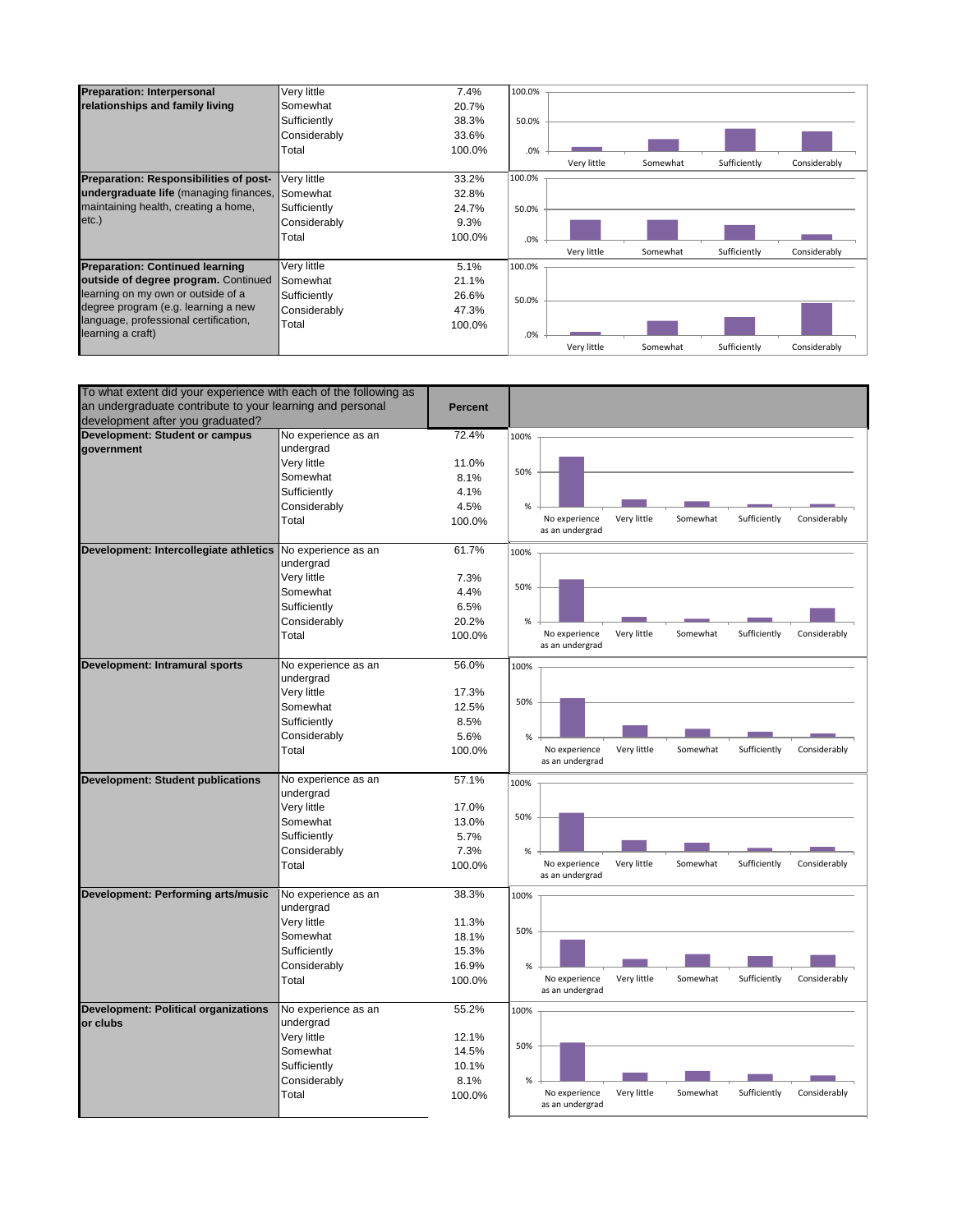| <b>Development: Community service</b>     | No experience as an | 22.6%  | 100% |                                  |             |          |              |              |
|-------------------------------------------|---------------------|--------|------|----------------------------------|-------------|----------|--------------|--------------|
|                                           | undergrad           |        |      |                                  |             |          |              |              |
|                                           | Very little         | 16.1%  |      |                                  |             |          |              |              |
|                                           | Somewhat            | 24.6%  | 50%  |                                  |             |          |              |              |
|                                           | Sufficiently        | 22.6%  |      |                                  |             |          |              |              |
|                                           | Considerably        | 14.1%  | %    |                                  |             |          |              |              |
|                                           | Total               | 100.0% |      | No experience                    | Very little | Somewhat | Sufficiently | Considerably |
|                                           |                     |        |      | as an undergrad                  |             |          |              |              |
| Development: Sorority/fraternity          | No experience as an | 73.7%  | 100% |                                  |             |          |              |              |
|                                           | undergrad           |        |      |                                  |             |          |              |              |
|                                           | Very little         | 4.5%   |      |                                  |             |          |              |              |
|                                           | Somewhat            | 7.7%   | 50%  |                                  |             |          |              |              |
|                                           | Sufficiently        | 3.2%   |      |                                  |             |          |              |              |
|                                           | Considerably        | 10.9%  | $\%$ |                                  |             |          |              |              |
|                                           | Total               | 100.0% |      | No experience                    | Very little | Somewhat | Sufficiently | Considerably |
|                                           |                     |        |      | as an undergrad                  |             |          |              |              |
| Development: Religious groups             | No experience as an | 73.8%  | 100% |                                  |             |          |              |              |
|                                           | undergrad           |        |      |                                  |             |          |              |              |
|                                           | Very little         | 8.9%   |      |                                  |             |          |              |              |
|                                           | Somewhat            | 6.9%   | 50%  |                                  |             |          |              |              |
|                                           | Sufficiently        | 4.4%   |      |                                  |             |          |              |              |
|                                           | Considerably        | 6.0%   | $\%$ |                                  |             |          |              |              |
|                                           | Total               | 100.0% |      | No experience                    | Very little | Somewhat | Sufficiently | Considerably |
|                                           |                     |        |      | as an undergrad                  |             |          |              |              |
| <b>Development: Internships</b>           | No experience as an | 65.7%  | 100% |                                  |             |          |              |              |
|                                           | undergrad           |        |      |                                  |             |          |              |              |
|                                           | Very little         | 5.2%   | 50%  |                                  |             |          |              |              |
|                                           | Somewhat            | 6.5%   |      |                                  |             |          |              |              |
|                                           | Sufficiently        | 10.9%  |      |                                  |             |          |              |              |
|                                           | Considerably        | 11.7%  | $\%$ |                                  |             |          |              |              |
|                                           | Total               | 100.0% |      | No experience                    | Very little | Somewhat | Sufficiently | Considerably |
|                                           |                     |        |      | as an undergrad                  |             |          |              |              |
| Development: Study abroad                 | No experience as an | 45.6%  | 100% |                                  |             |          |              |              |
|                                           | undergrad           |        |      |                                  |             |          |              |              |
|                                           | Very little         | .8%    | 50%  |                                  |             |          |              |              |
|                                           | Somewhat            | 5.2%   |      |                                  |             |          |              |              |
|                                           | Sufficiently        | 10.5%  |      |                                  |             |          |              |              |
|                                           | Considerably        | 37.9%  | %    |                                  |             |          |              |              |
|                                           | Total               | 100.0% |      | No experience<br>as an undergrad | Very little | Somewhat | Sufficiently | Considerably |
| <b>Development: Service organizations</b> | No experience as an | 57.5%  |      |                                  |             |          |              |              |
| (on or off campus)                        | undergrad           |        | 100% |                                  |             |          |              |              |
|                                           | Very little         | 6.1%   |      |                                  |             |          |              |              |
|                                           | Somewhat            | 14.6%  | 50%  |                                  |             |          |              |              |
|                                           | Sufficiently        | 12.1%  |      |                                  |             |          |              |              |
|                                           | Considerably        | 9.7%   | $\%$ |                                  |             |          |              |              |
|                                           | Total               | 100.0% |      | No experience                    | Very little | Somewhat | Sufficiently | Considerably |
|                                           |                     |        |      | as an undergrad                  |             |          |              |              |
| Development: Multicultural student        | No experience as an | 75.4%  | 100% |                                  |             |          |              |              |
| groups                                    | undergrad           |        |      |                                  |             |          |              |              |
|                                           | Very little         | 9.3%   |      |                                  |             |          |              |              |
|                                           | Somewhat            | 7.7%   | 50%  |                                  |             |          |              |              |
|                                           | Sufficiently        | 3.6%   |      |                                  |             |          |              |              |
|                                           | Considerably        | 4.0%   | $\%$ |                                  |             |          |              |              |
|                                           | Total               | 100.0% |      | No experience                    | Very little | Somewhat | Sufficiently | Considerably |
|                                           |                     |        |      | as an undergrad                  |             |          |              |              |
| Development: Work with faculty on         | No experience as an | 57.7%  | 100% |                                  |             |          |              |              |
| research                                  | undergrad           |        |      |                                  |             |          |              |              |
|                                           | Very little         | 4.4%   |      |                                  |             |          |              |              |
|                                           | Somewhat            | 8.9%   | 50%  |                                  |             |          |              |              |
|                                           | Sufficiently        | 9.7%   |      |                                  |             |          |              |              |
|                                           | Considerably        | 19.4%  | %    |                                  |             |          |              |              |
|                                           | Total               | 100.0% |      | No experience                    | Very little | Somewhat | Sufficiently | Considerably |
|                                           |                     |        |      | as an undergrad                  |             |          |              |              |
| Development: Independent study            | No experience as an | 48.8%  | 100% |                                  |             |          |              |              |
|                                           | undergrad           |        |      |                                  |             |          |              |              |
|                                           | Very little         | 1.6%   | 50%  |                                  |             |          |              |              |
|                                           | Somewhat            | 10.5%  |      |                                  |             |          |              |              |
|                                           | Sufficiently        | 14.1%  |      |                                  |             |          |              |              |
|                                           | Considerably        | 25.0%  | %    |                                  |             |          |              |              |
|                                           | Total               | 100.0% |      | No experience<br>as an undergrad | Very little | Somewhat | Sufficiently | Considerably |
|                                           |                     |        |      |                                  |             |          |              |              |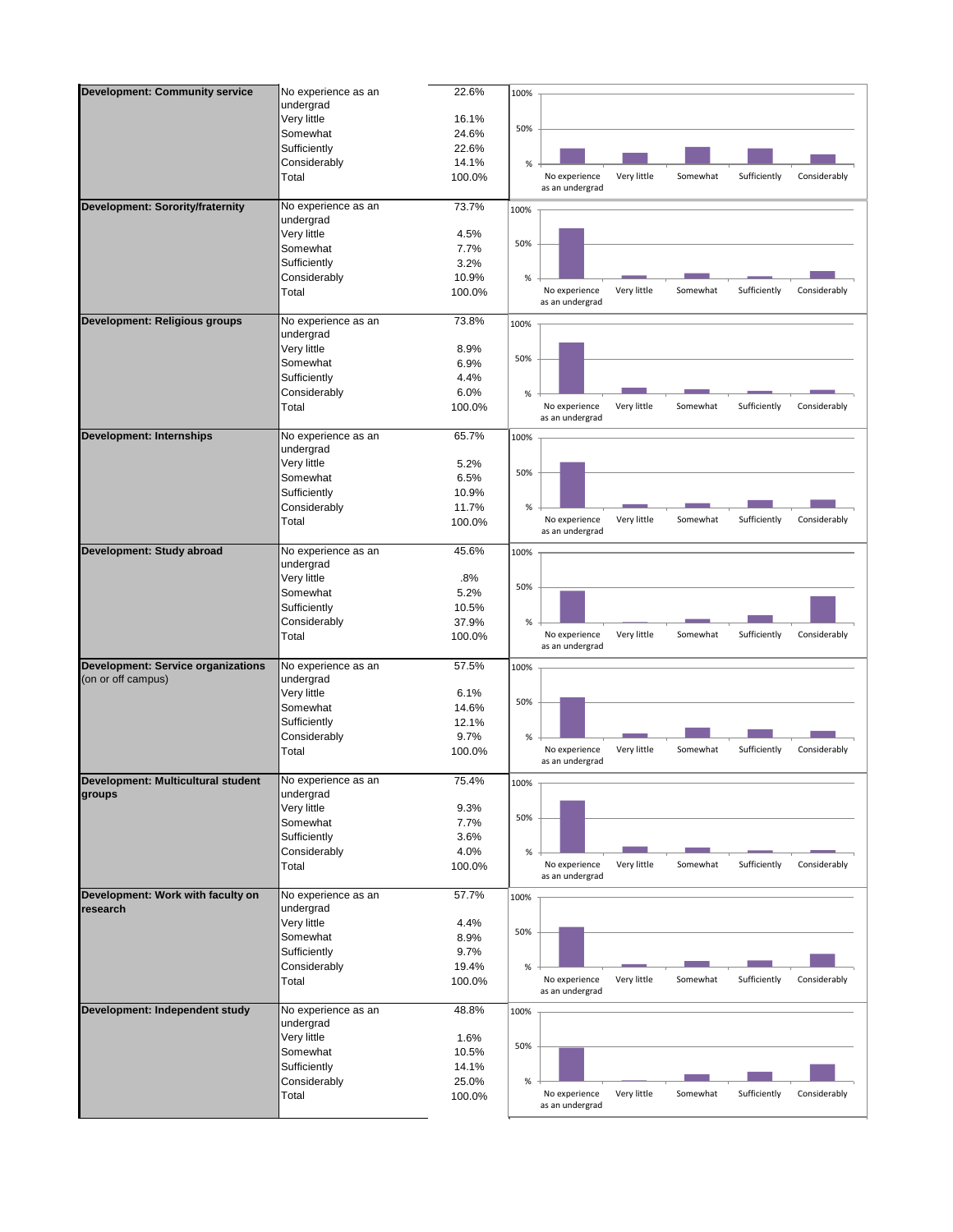| <b>Development: On-campus</b>  | No experience as an<br>undergrad | 39.6%  | 100%                                                                                        |
|--------------------------------|----------------------------------|--------|---------------------------------------------------------------------------------------------|
| employment                     | Very little                      | 10.6%  |                                                                                             |
|                                | Somewhat                         | 14.7%  | 50%                                                                                         |
|                                | Sufficiently                     | 17.1%  |                                                                                             |
|                                | Considerably                     | 18.0%  | %                                                                                           |
|                                | Total                            | 100.0% | Very little<br>Sufficiently<br>No experience<br>Somewhat<br>Considerably<br>as an undergrad |
| <b>Development: Off-campus</b> | No experience as an              | 74.4%  | 100%                                                                                        |
| employment                     | undergrad                        |        |                                                                                             |
|                                | Very little                      | 4.9%   |                                                                                             |
|                                | Somewhat                         | 5.7%   | 50%                                                                                         |
|                                | Sufficiently                     | 7.7%   |                                                                                             |
|                                | Considerably                     | 7.3%   | %                                                                                           |
|                                | Total                            | 100.0% | Very little<br>Sufficiently<br>Considerably<br>No experience<br>Somewhat<br>as an undergrad |
| <b>Development: Other</b>      | No experience as an              | 93.6%  | 100%                                                                                        |
|                                | undergrad                        |        |                                                                                             |
|                                | Very little                      |        |                                                                                             |
|                                | Somewhat                         | 2.1%   | 50%                                                                                         |
|                                | Sufficiently                     | 1.1%   |                                                                                             |
|                                | Considerably                     | 3.2%   | %                                                                                           |
|                                | Total                            | 100.0% | Sufficiently<br>Somewhat<br>Considerably<br>No experience<br>Very little<br>as an undergrad |
|                                |                                  |        |                                                                                             |

| Overall, how satisfied have you been with your undergraduate<br>education?                                               |                                                                                                                                                                                                                                                                                                                                                                | <b>Percent</b>                                         |                                                                                                                                                                                              |
|--------------------------------------------------------------------------------------------------------------------------|----------------------------------------------------------------------------------------------------------------------------------------------------------------------------------------------------------------------------------------------------------------------------------------------------------------------------------------------------------------|--------------------------------------------------------|----------------------------------------------------------------------------------------------------------------------------------------------------------------------------------------------|
| Satisfaction with undergraduate<br>education                                                                             | Very dissatisfied<br>Generally dissatisfied<br>Neither satisfied nor<br>dissatisfied<br>Generally satisfied<br>Very satisfied<br>Total                                                                                                                                                                                                                         | .8%<br>3.3%<br>3.3%<br>35.2%<br>57.4%<br>100.0%        | 100%<br>50%<br>%<br>Neither<br>Generally<br>Very<br>Generally<br>Very satisfied<br>dissatisfied<br>satisfied nor<br>satisfied<br>dissatisfied<br>dissatisfied                                |
| At what point did you secure your first paying job after graduating<br>from your undergraduate institution? (Select one) |                                                                                                                                                                                                                                                                                                                                                                | <b>Percent</b>                                         |                                                                                                                                                                                              |
| When first paying job was secured                                                                                        | While enrolled as an<br>undergraduate<br>During the first six months<br>after graduation<br>During the second six months<br>after graduation<br>More than a year after<br>graduation<br>I have not yet sought a paying<br>job; I am a full-time student or<br>engaged in other activities<br>I have sought a paying job but<br>have not yet found one<br>Total | 29.7%<br>49.0%<br>8.8%<br>9.6%<br>2.9%<br>0%<br>100.0% | 100%<br>50%<br>%<br>I write entitled states<br>Duite diversification of the<br>During the second six-<br>Mole trans a vez ster.<br>I nave not yet cought a.<br>I nate could be a painted on. |
| How many paying jobs have you had since you graduated?<br>(Select one)                                                   |                                                                                                                                                                                                                                                                                                                                                                | <b>Percent</b>                                         |                                                                                                                                                                                              |
| Number of paying jobs since<br>graduation                                                                                | I am currently in my first<br>paying job after receiving my<br>undergraduate degree<br>I have had at least two paying<br>jobs since receiving my<br>undergraduate degree<br>I have had a job since<br>receiving my undergraduate<br>degree, but I am currently<br>unemployed<br>Total                                                                          | 6.1%<br>89.2%<br>4.8%<br>100.0%                        | 100%<br>50%<br>%<br>First job<br>Had job, unemployed<br>At least two jobs                                                                                                                    |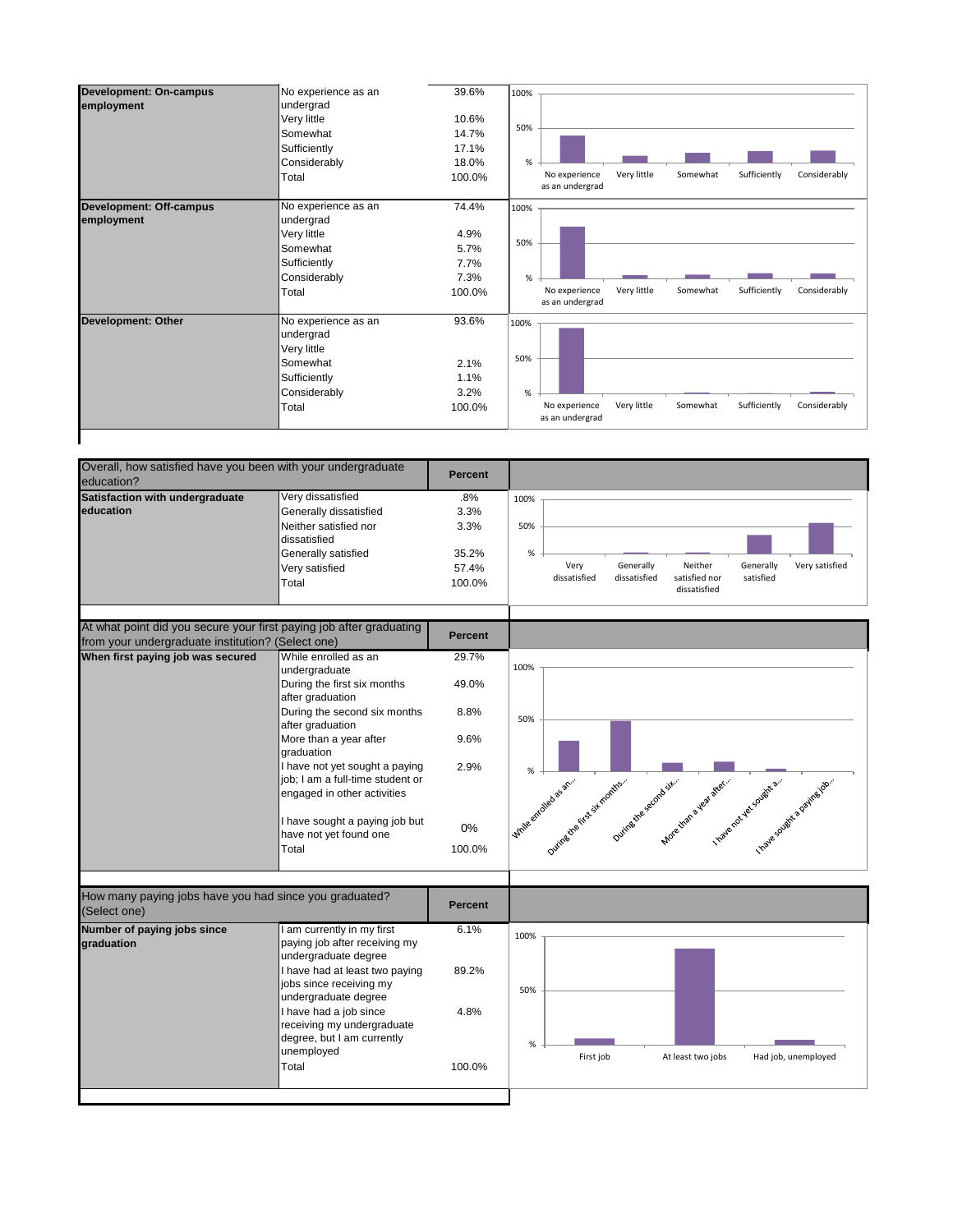| Please indicate whether each of the following descriptions applied                                                                                                                                                                                                                                                                                                                                                                                                                                                            |                               |                 |                                                                                                                           |
|-------------------------------------------------------------------------------------------------------------------------------------------------------------------------------------------------------------------------------------------------------------------------------------------------------------------------------------------------------------------------------------------------------------------------------------------------------------------------------------------------------------------------------|-------------------------------|-----------------|---------------------------------------------------------------------------------------------------------------------------|
|                                                                                                                                                                                                                                                                                                                                                                                                                                                                                                                               |                               |                 |                                                                                                                           |
| (applies) to your first paying job after you graduated from your                                                                                                                                                                                                                                                                                                                                                                                                                                                              |                               | <b>Percent</b>  |                                                                                                                           |
| undergraduate institution:                                                                                                                                                                                                                                                                                                                                                                                                                                                                                                    |                               |                 |                                                                                                                           |
| First job: Related to major                                                                                                                                                                                                                                                                                                                                                                                                                                                                                                   | Did/does not apply<br>Applies | 56.3%<br>43.7%  |                                                                                                                           |
|                                                                                                                                                                                                                                                                                                                                                                                                                                                                                                                               | Total                         | 100.0%          |                                                                                                                           |
|                                                                                                                                                                                                                                                                                                                                                                                                                                                                                                                               |                               |                 |                                                                                                                           |
| First job: Used undergraduate skills                                                                                                                                                                                                                                                                                                                                                                                                                                                                                          | Did/does not apply            | 30.6%           |                                                                                                                           |
|                                                                                                                                                                                                                                                                                                                                                                                                                                                                                                                               | Applies                       | 69.4%           |                                                                                                                           |
|                                                                                                                                                                                                                                                                                                                                                                                                                                                                                                                               | Total                         | 100.0%          |                                                                                                                           |
|                                                                                                                                                                                                                                                                                                                                                                                                                                                                                                                               |                               |                 |                                                                                                                           |
| First job: Related to desired career                                                                                                                                                                                                                                                                                                                                                                                                                                                                                          | Did/does not apply            | 41.9%           |                                                                                                                           |
|                                                                                                                                                                                                                                                                                                                                                                                                                                                                                                                               | Applies                       | 58.1%           | 100%                                                                                                                      |
|                                                                                                                                                                                                                                                                                                                                                                                                                                                                                                                               | Total                         | 100.0%          |                                                                                                                           |
|                                                                                                                                                                                                                                                                                                                                                                                                                                                                                                                               |                               |                 |                                                                                                                           |
| First job: Found work meaningful                                                                                                                                                                                                                                                                                                                                                                                                                                                                                              | Did/does not apply            | 29.8%           |                                                                                                                           |
|                                                                                                                                                                                                                                                                                                                                                                                                                                                                                                                               | Applies                       | 70.2%           |                                                                                                                           |
|                                                                                                                                                                                                                                                                                                                                                                                                                                                                                                                               | Total                         | 100.0%          |                                                                                                                           |
|                                                                                                                                                                                                                                                                                                                                                                                                                                                                                                                               |                               | 21.4%           | 50%                                                                                                                       |
| First job: Continued to grow and learn                                                                                                                                                                                                                                                                                                                                                                                                                                                                                        | Did/does not apply            |                 |                                                                                                                           |
|                                                                                                                                                                                                                                                                                                                                                                                                                                                                                                                               | Applies<br>Total              | 78.6%<br>100.0% |                                                                                                                           |
|                                                                                                                                                                                                                                                                                                                                                                                                                                                                                                                               |                               |                 |                                                                                                                           |
| First job: Paid enough to support                                                                                                                                                                                                                                                                                                                                                                                                                                                                                             | Did/does not apply            | 38.9%           |                                                                                                                           |
| lifestyle                                                                                                                                                                                                                                                                                                                                                                                                                                                                                                                     | Applies                       | 61.1%           |                                                                                                                           |
|                                                                                                                                                                                                                                                                                                                                                                                                                                                                                                                               | Total                         | 100.0%          | %                                                                                                                         |
|                                                                                                                                                                                                                                                                                                                                                                                                                                                                                                                               |                               |                 | sed to consider the state of the property of the world special weather the considerable special section of<br>Related to. |
| First job: Paid health insurance                                                                                                                                                                                                                                                                                                                                                                                                                                                                                              | Did/does not apply            | 32.3%           |                                                                                                                           |
| benefits                                                                                                                                                                                                                                                                                                                                                                                                                                                                                                                      | Applies                       | 67.7%           |                                                                                                                           |
|                                                                                                                                                                                                                                                                                                                                                                                                                                                                                                                               | Total                         | 100.0%          |                                                                                                                           |
|                                                                                                                                                                                                                                                                                                                                                                                                                                                                                                                               |                               |                 |                                                                                                                           |
| First job: Continued until wished to                                                                                                                                                                                                                                                                                                                                                                                                                                                                                          | Did/does not apply            | 15.7%           |                                                                                                                           |
| leave                                                                                                                                                                                                                                                                                                                                                                                                                                                                                                                         | Applies                       | 84.3%           |                                                                                                                           |
|                                                                                                                                                                                                                                                                                                                                                                                                                                                                                                                               | Total                         | 100.0%          |                                                                                                                           |
|                                                                                                                                                                                                                                                                                                                                                                                                                                                                                                                               |                               |                 |                                                                                                                           |
| <b>First job: Satisfaction</b>                                                                                                                                                                                                                                                                                                                                                                                                                                                                                                | Did/does not apply            | 26.2%           |                                                                                                                           |
|                                                                                                                                                                                                                                                                                                                                                                                                                                                                                                                               | Applies                       | 73.8%           |                                                                                                                           |
|                                                                                                                                                                                                                                                                                                                                                                                                                                                                                                                               | Total                         | 100.0%          |                                                                                                                           |
|                                                                                                                                                                                                                                                                                                                                                                                                                                                                                                                               |                               |                 |                                                                                                                           |
|                                                                                                                                                                                                                                                                                                                                                                                                                                                                                                                               |                               | <b>Percent</b>  |                                                                                                                           |
|                                                                                                                                                                                                                                                                                                                                                                                                                                                                                                                               |                               |                 |                                                                                                                           |
|                                                                                                                                                                                                                                                                                                                                                                                                                                                                                                                               | Does not apply                | 45.2%           |                                                                                                                           |
|                                                                                                                                                                                                                                                                                                                                                                                                                                                                                                                               | Applies                       | 54.8%           | 100%                                                                                                                      |
|                                                                                                                                                                                                                                                                                                                                                                                                                                                                                                                               | Total                         | 100.0%          |                                                                                                                           |
|                                                                                                                                                                                                                                                                                                                                                                                                                                                                                                                               | Does not apply                | 16.1%           |                                                                                                                           |
|                                                                                                                                                                                                                                                                                                                                                                                                                                                                                                                               | Applies                       | 83.9%           |                                                                                                                           |
|                                                                                                                                                                                                                                                                                                                                                                                                                                                                                                                               | Total                         | 100.0%          |                                                                                                                           |
|                                                                                                                                                                                                                                                                                                                                                                                                                                                                                                                               |                               |                 | 50%                                                                                                                       |
|                                                                                                                                                                                                                                                                                                                                                                                                                                                                                                                               | Does not apply                | 17.1%           |                                                                                                                           |
|                                                                                                                                                                                                                                                                                                                                                                                                                                                                                                                               | Applies                       | 82.9%           |                                                                                                                           |
|                                                                                                                                                                                                                                                                                                                                                                                                                                                                                                                               | Total                         | 100.0%          |                                                                                                                           |
|                                                                                                                                                                                                                                                                                                                                                                                                                                                                                                                               |                               |                 |                                                                                                                           |
|                                                                                                                                                                                                                                                                                                                                                                                                                                                                                                                               | Does not apply                | 13.1%           | $\%$                                                                                                                      |
|                                                                                                                                                                                                                                                                                                                                                                                                                                                                                                                               | Applies                       | 86.9%           |                                                                                                                           |
|                                                                                                                                                                                                                                                                                                                                                                                                                                                                                                                               | Total                         | 100.0%          |                                                                                                                           |
|                                                                                                                                                                                                                                                                                                                                                                                                                                                                                                                               |                               |                 | Meanington<br>Grow & learn<br>Paid enough                                                                                 |
|                                                                                                                                                                                                                                                                                                                                                                                                                                                                                                                               | Does not apply                | 12.6%           | / Related to major<br>u u vincolargida stills<br>blau service career                                                      |
|                                                                                                                                                                                                                                                                                                                                                                                                                                                                                                                               | Applies                       | 87.4%           |                                                                                                                           |
|                                                                                                                                                                                                                                                                                                                                                                                                                                                                                                                               | Total                         | 100.0%          |                                                                                                                           |
|                                                                                                                                                                                                                                                                                                                                                                                                                                                                                                                               |                               |                 |                                                                                                                           |
|                                                                                                                                                                                                                                                                                                                                                                                                                                                                                                                               | Does not apply                | 26.6%           |                                                                                                                           |
|                                                                                                                                                                                                                                                                                                                                                                                                                                                                                                                               | Applies                       | 73.4%           |                                                                                                                           |
|                                                                                                                                                                                                                                                                                                                                                                                                                                                                                                                               | Total                         | 100.0%          |                                                                                                                           |
| If your current job is your first paying job after graduation or you<br>are unemployed, please SKIP this question and proceed to the<br>next question. Otherwise, please indicate whether each of the<br>following descriptions applies to your current job.<br>Current job: Related to major<br>Current job: Used undergraduate<br>skills<br>Current job: Related to desired career<br>Current job: Found work meaningful<br>Current job: Continued to grow and<br>learn<br>Current job: Paid enough to support<br>lifestyle |                               |                 |                                                                                                                           |
| Current job: Paid health insurance                                                                                                                                                                                                                                                                                                                                                                                                                                                                                            | Does not apply                | 26.1%           |                                                                                                                           |
| benefits                                                                                                                                                                                                                                                                                                                                                                                                                                                                                                                      | Applies                       | 73.9%           | rough ready riset of coverage save contraction                                                                            |
|                                                                                                                                                                                                                                                                                                                                                                                                                                                                                                                               | Total                         | 100.0%          |                                                                                                                           |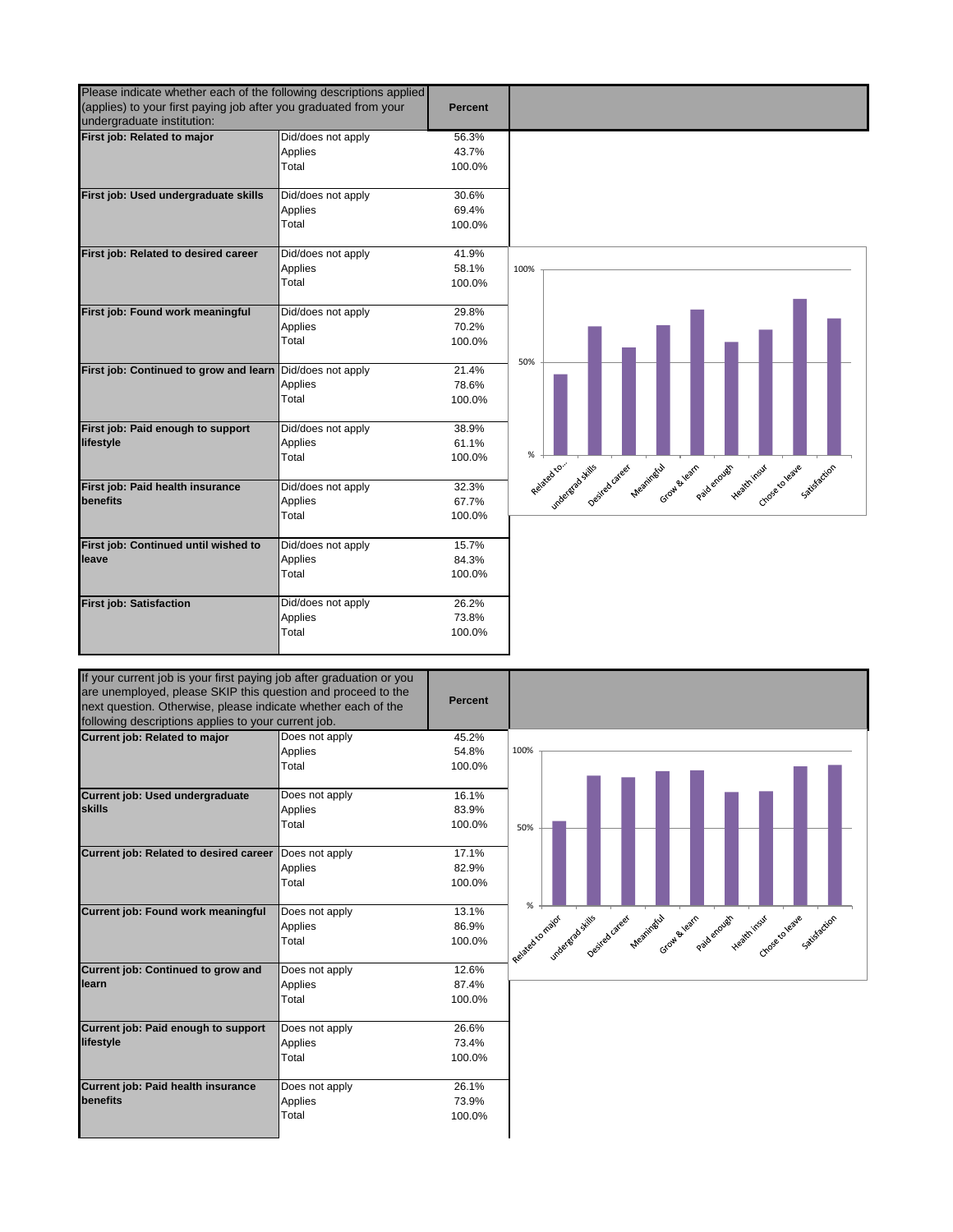| Current job: Continued until wished to Does not apply |                | 10.1%  |
|-------------------------------------------------------|----------------|--------|
| lleave                                                | Applies        | 89.9%  |
|                                                       | Total          | 100.0% |
|                                                       |                |        |
| <b>Current job: Satisfaction</b>                      | Does not apply | 9.1%   |
|                                                       | Applies        | 90.9%  |
|                                                       | Total          | 100.0% |
|                                                       |                |        |

| At the time you graduated, what was the total amount that you      |                             |                |                                                                                                              |
|--------------------------------------------------------------------|-----------------------------|----------------|--------------------------------------------------------------------------------------------------------------|
| borrowed to finance your undergraduate education for which you     |                             | <b>Percent</b> |                                                                                                              |
| were/are personally responsible for paying?                        |                             |                |                                                                                                              |
| Total amount borrowed to finance                                   | No loans                    | 57.2%          | 100%                                                                                                         |
| education                                                          | Less than \$20,000          | 13.6%          |                                                                                                              |
|                                                                    | \$20,000 to \$39,999        | 19.1%          |                                                                                                              |
|                                                                    | \$40,000 to \$59,999        | 3.8%           | 50%                                                                                                          |
|                                                                    | More than \$60,000          | 3.0%           |                                                                                                              |
|                                                                    | I borrowed money to finance | 3.4%           |                                                                                                              |
|                                                                    | my undergraduate education, |                | %                                                                                                            |
|                                                                    | but I don't know how much   |                | $<$ \$20 $K$<br>\$20,000 to<br>\$40,000 to<br>$>$ \$60 $K$<br>No loans<br>Unknown                            |
|                                                                    |                             |                | \$39,999<br>\$59,999<br>amount                                                                               |
|                                                                    | Total                       | 100.0%         |                                                                                                              |
|                                                                    |                             |                |                                                                                                              |
|                                                                    |                             |                |                                                                                                              |
| What is your sex?                                                  |                             | <b>Percent</b> |                                                                                                              |
| Gender (in three categories)                                       | Male                        | 31.6%          | 100%                                                                                                         |
|                                                                    | Female                      | 68.4%          |                                                                                                              |
|                                                                    | Other                       |                | 50%                                                                                                          |
|                                                                    | Total                       | 100.0%         | $\%$                                                                                                         |
|                                                                    |                             |                | Male<br>Female<br>Other                                                                                      |
|                                                                    |                             |                |                                                                                                              |
| How old are you?                                                   |                             | <b>Percent</b> |                                                                                                              |
| Age                                                                | 25 or younger               | .8%            | 100%                                                                                                         |
|                                                                    | 26 to 29                    | 52.3%          | 50%                                                                                                          |
|                                                                    | 30 to 34                    | 46.9%          |                                                                                                              |
|                                                                    | Total                       | 100.0%         | %                                                                                                            |
|                                                                    |                             |                | 25 or younger<br>26 to 29<br>30 to 34                                                                        |
|                                                                    |                             |                |                                                                                                              |
| Which of the following most accurately describes your current      |                             | <b>Percent</b> |                                                                                                              |
| annual income, before taxes?                                       |                             |                |                                                                                                              |
| Income                                                             | No earned income            | 9.4%           | 50%                                                                                                          |
|                                                                    | Less than \$20,000          | 12.8%          | 40%                                                                                                          |
|                                                                    | \$20,000 to \$39,999        | 22.1%          | 30%                                                                                                          |
|                                                                    | \$40,000 to \$59,999        | 22.1%          | 20%                                                                                                          |
|                                                                    | \$60,000 to \$79,999        | 13.6%          | 10%                                                                                                          |
|                                                                    | \$80,000 to \$99,999        | 6.4%           |                                                                                                              |
|                                                                    | \$100,000 to \$159,999      | 5.1%           | $\%$                                                                                                         |
|                                                                    | \$160,000 to \$219,999      | 4.3%           |                                                                                                              |
|                                                                    | More than \$220,000         | 1.7%           |                                                                                                              |
|                                                                    | I prefer not to respond     | 4.7%           |                                                                                                              |
|                                                                    | Total                       | 100.0%         | s same start and start and start and start and<br>Les transforces<br>520-09-40-539-999<br>I No earned income |
|                                                                    |                             |                | I vegenda to response                                                                                        |
| Cohort                                                             |                             | <b>Percent</b> |                                                                                                              |
| <b>Graduating Year Cohort</b>                                      | 10 Year Out Cohort          | 46.2%          | 60%                                                                                                          |
|                                                                    |                             |                |                                                                                                              |
|                                                                    | 5 Year Out Cohort           | 53.8%          | 40%                                                                                                          |
|                                                                    | Total                       | 100.0%         | 10 Year Out Cohort<br>5 Year Out Cohort                                                                      |
|                                                                    |                             |                |                                                                                                              |
| Please indicate which of the following caregories identifies the   |                             |                |                                                                                                              |
| race or races to which you belong. (Please choose all that apply.) |                             | <b>Percent</b> |                                                                                                              |
|                                                                    |                             |                |                                                                                                              |
| Race                                                               | American Indian/Alaska      |                | 100%                                                                                                         |
|                                                                    | Native                      |                |                                                                                                              |
|                                                                    | Asian                       | .9%            |                                                                                                              |
|                                                                    | African American/Black      | 1.3%           | 50%                                                                                                          |
|                                                                    | Native Hawaiian             |                |                                                                                                              |
|                                                                    | White                       | 93.2%          |                                                                                                              |
|                                                                    | Hispanic/Latino             | .9%            |                                                                                                              |
|                                                                    | Non-US Citizen              | .4%            | %                                                                                                            |
|                                                                    | <b>Multiple Races</b>       | 3.4%           | Hirls Hispanichael Citres Antique Races<br>Native."<br>African.<br>American.<br>Asian                        |
|                                                                    | Total                       | 100.0%         |                                                                                                              |
|                                                                    |                             |                |                                                                                                              |